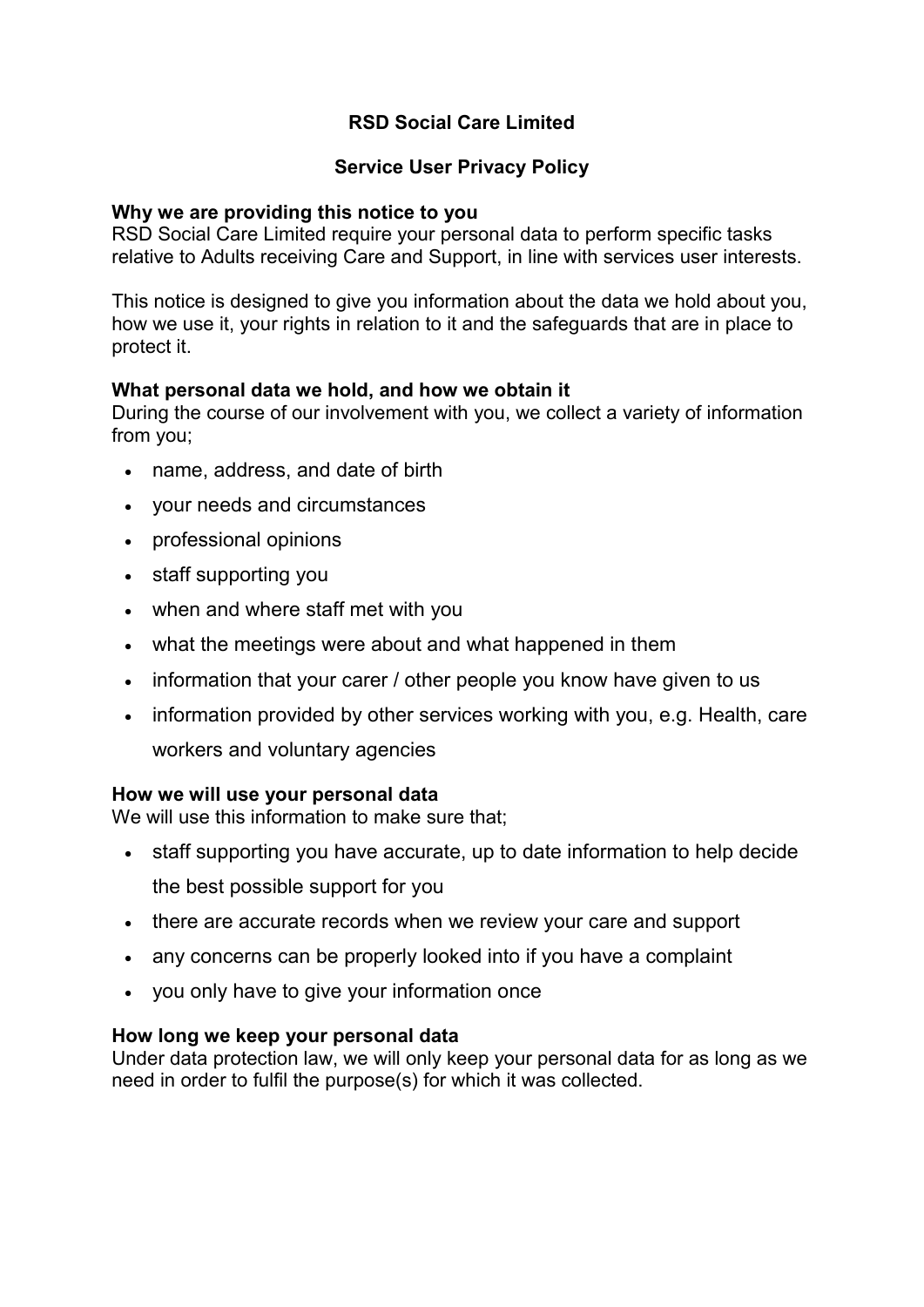## **Sharing Information between services**

Sometimes we have to share personal information without asking the individual. This can happen;

- for legal proceedings when a Court Order is made
- if there is a risk of harm or abuse to you or other people
- where you may be unable to give consent at any time, for example because of a physical or mental health condition
- to assist the authorities with the prevention / detection of crime or the

prosecution of offenders, or the assessment / payment of tax

## **Keeping your information confidential**

RSD Social Care limited have a legal duty to keep your information about you confidential and secure. If we need to share information about you we will:

- tell you why we need it
- ask only for what we need, and not collect too much or irrelevant information
- protect it and make sure nobody has access to it who shouldn't have
- let you know whether we share it with other organisations to give you

better services, and whether you can say no

• make sure we don't keep it longer than necessary

## **Your Rights**

As a data subject, you have many rights regarding your personal data. This includes:

- Right of access
- Right to rectification
- Right to erasure
- Right to the withdrawal of consent
- Right to data portability
- Right to the restrict processing
- Right to object
- Rights in relation to automated decision making and profiling

#### **Withdrawing Consent**

If we are relying on consent to process your data, you can request to withdraw consent or restrict / object to some elements of the processing. RSD Social Care